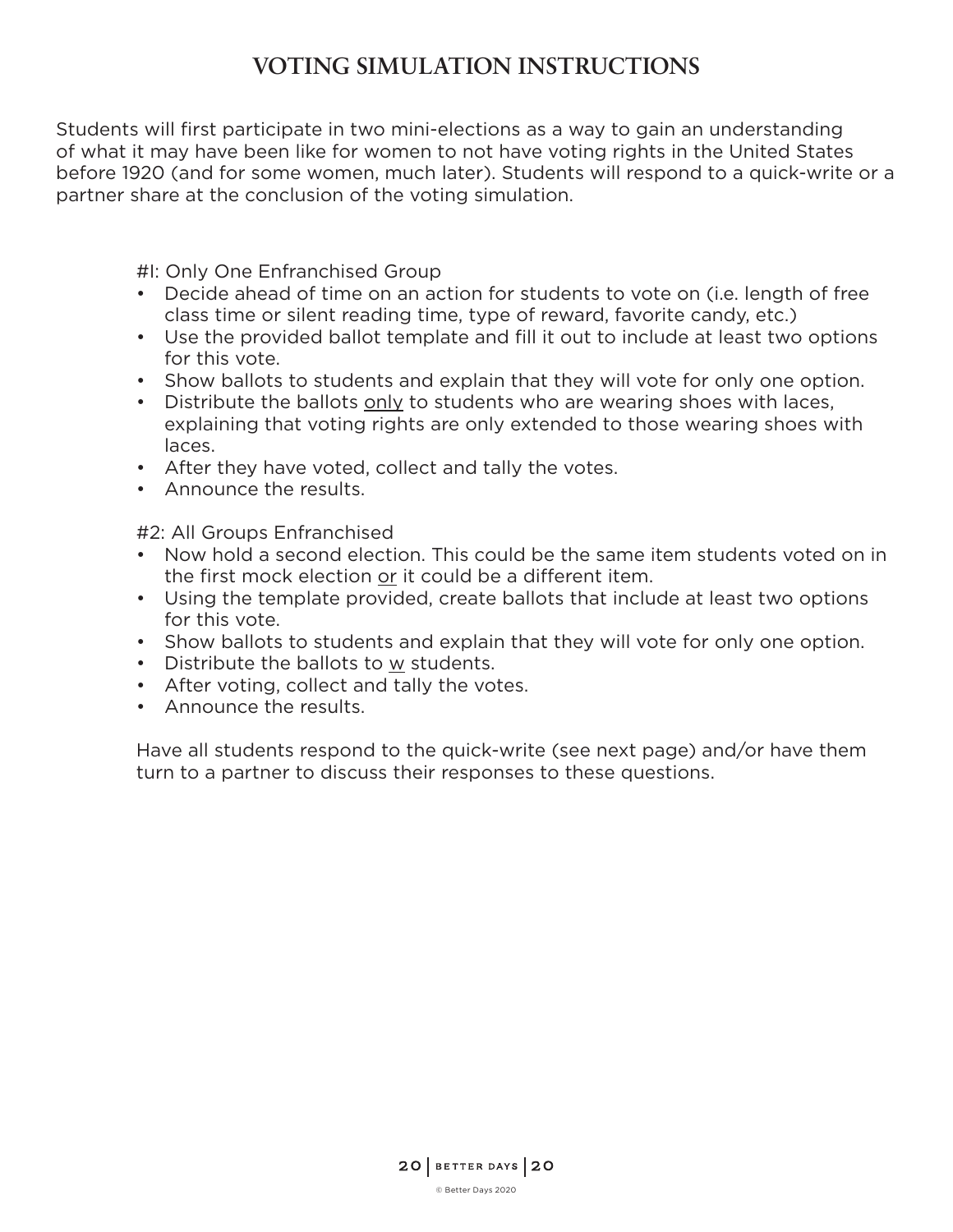|             |               | <b>BALLOT</b> |  |
|-------------|---------------|---------------|--|
| Select one: |               |               |  |
|             | ٠.<br>$\cdot$ |               |  |
|             |               |               |  |

|             |                          | <b>BALLOT</b> |  |  |
|-------------|--------------------------|---------------|--|--|
| Select one: | л.                       |               |  |  |
|             | $\cdot$                  |               |  |  |
|             | $\overline{\phantom{a}}$ |               |  |  |

|             | <b>BALLOT</b>           |
|-------------|-------------------------|
| Select one: |                         |
|             | ٠.<br>$\mathbf{r}$<br>٠ |
|             |                         |